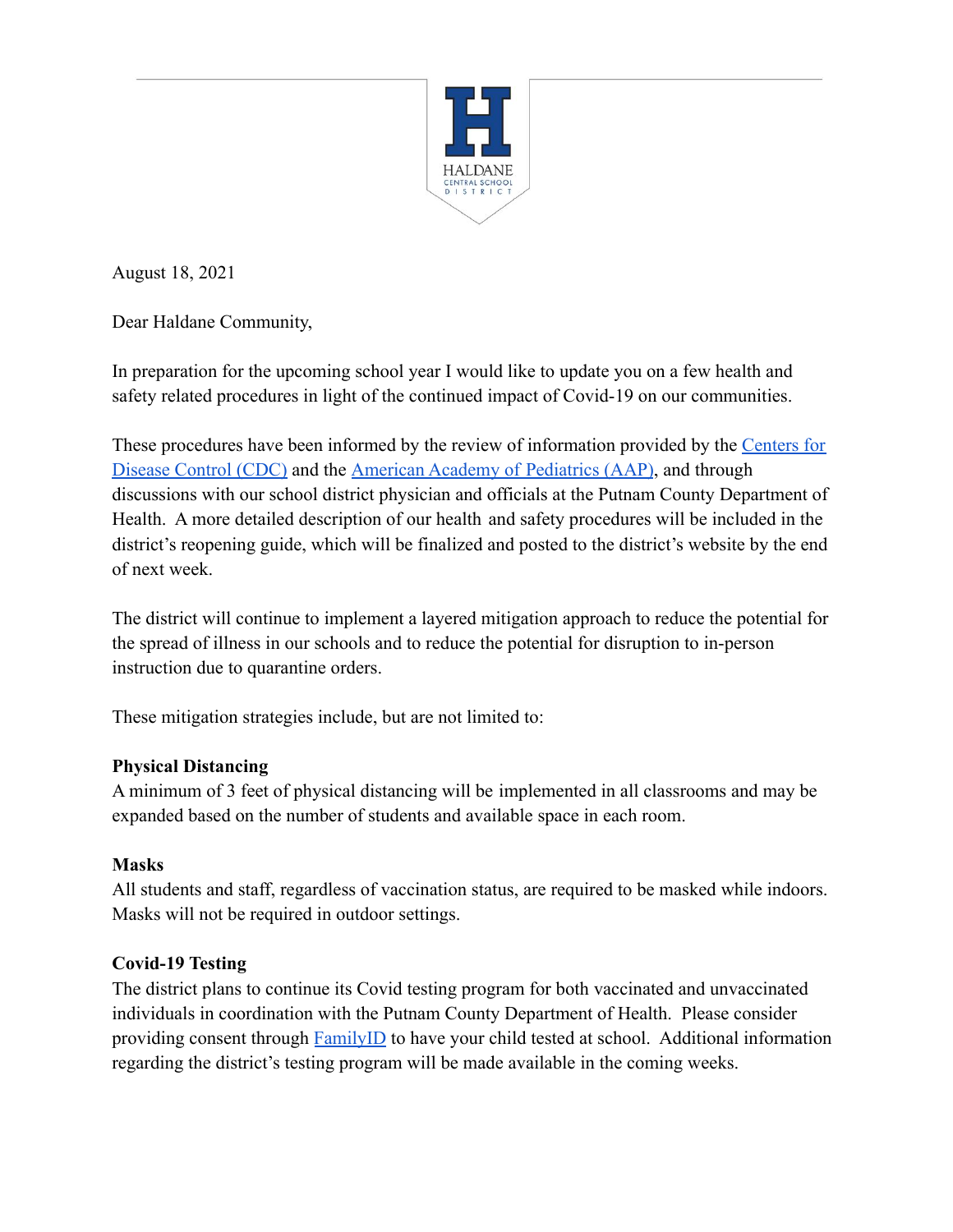### **Staff Vaccination Status**

As of March 1 approximately 86% of all Haldane employees were fully vaccinated. The district will update this figure when all staff are back on campus this fall.

### **Ventilation**

Last year the Facilities & Operations Department conducted a thorough review of the buildings' ventilation systems and instituted practices to ensure adequate air flow throughout each of the spaces. This included maximizing outdoor air supplied to the buildings via installed mechanical systems, installing MERV-13 rated filters and conducting routine filter changes, instituting a preventative maintenance program for mechanical systems, and ensuring proper operation of the Districts Building Management System. These practices will remain in effect throughout this academic year.

In addition to our mitigation efforts, the following procedures will be in place for the start of the school year:

#### **School Schedules**

All schools will revert to their pre-Covid daily schedules. Classes will begin at Haldane Middle School and High School at 7:33 a.m. and at Haldane Elementary School at 8:35 a.m.

#### **Outdoor Learning**

Each building will have defined outdoor learning spaces for use throughout the day. This will follow the same procedure that was implemented last year with some slight modifications. Teachers will be encouraged to utilize these spaces to the greatest extent possible, depending on the weather. Tented spaces will again be set up to provide additional covering.

#### **Food Services**

Students will continue to enjoy their lunches in our outdoor spaces, weather permitting. The district is currently reviewing seating arrangements in the cafeteria to allow safe distancing, in the event that students are unable to eat outdoors.

#### **Remote Learning**

Remote learning will only be available for students who are required to quarantine due to exposure to a Covid-positive individual or in the event of a school closure due to Covid-19. The district will revert to its pre-Covid procedures for homebound instruction for other health-related absences.

#### **Transportation**

All students who access the district's transportation will be required to be masked and seated at least 3 feet apart on the bus.